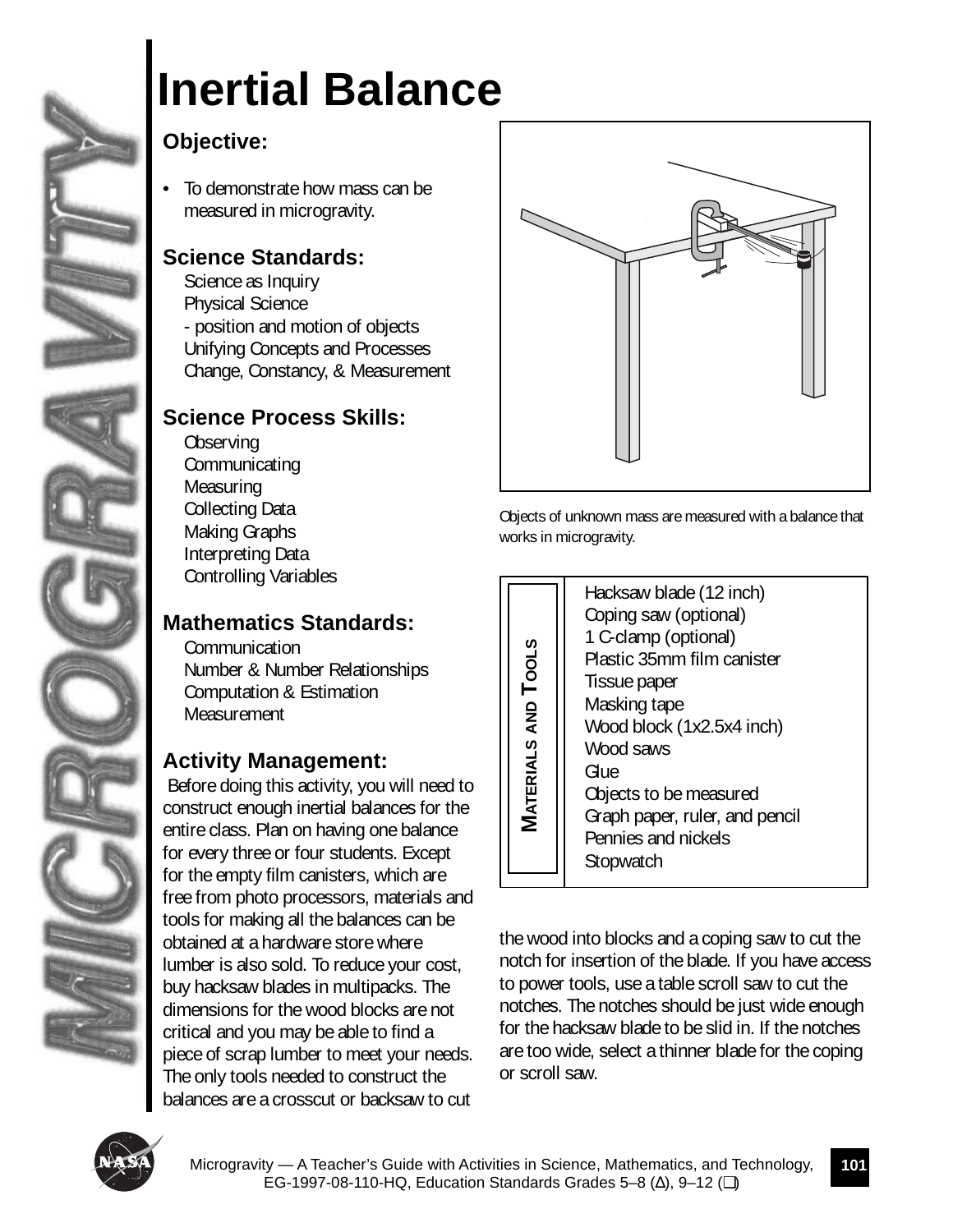Cut the blocks, one for each balance, about 10 centimeters long. Cut a 2 centimeter deep notch in one end of each block. Slip one end of the hacksaw blade into the notch to check the fit. It should be snug. Remove the blade and apply a small amount of glue to both sides of the end and slip the blade back in place. Make sure the blade is slightly above and parallel to the bottom flat side of the block. Set the balance aside to dry.

Use tape to attach a film canister to the opposite end of each balance. Squirt hot glue into the bottom of the canister and drop in a large metal

washer. Repeat two more times. The reason for doing this is to provide extra mass to the canister end of the inertial balance. Students will be counting how long it takes the device to oscillate from side to side 25 times. A very light canister will swing faster than the students can count. Extra mass will slow the device so that counting is possible.

To use the inertial balance, students will place the wood block on the edge of a table



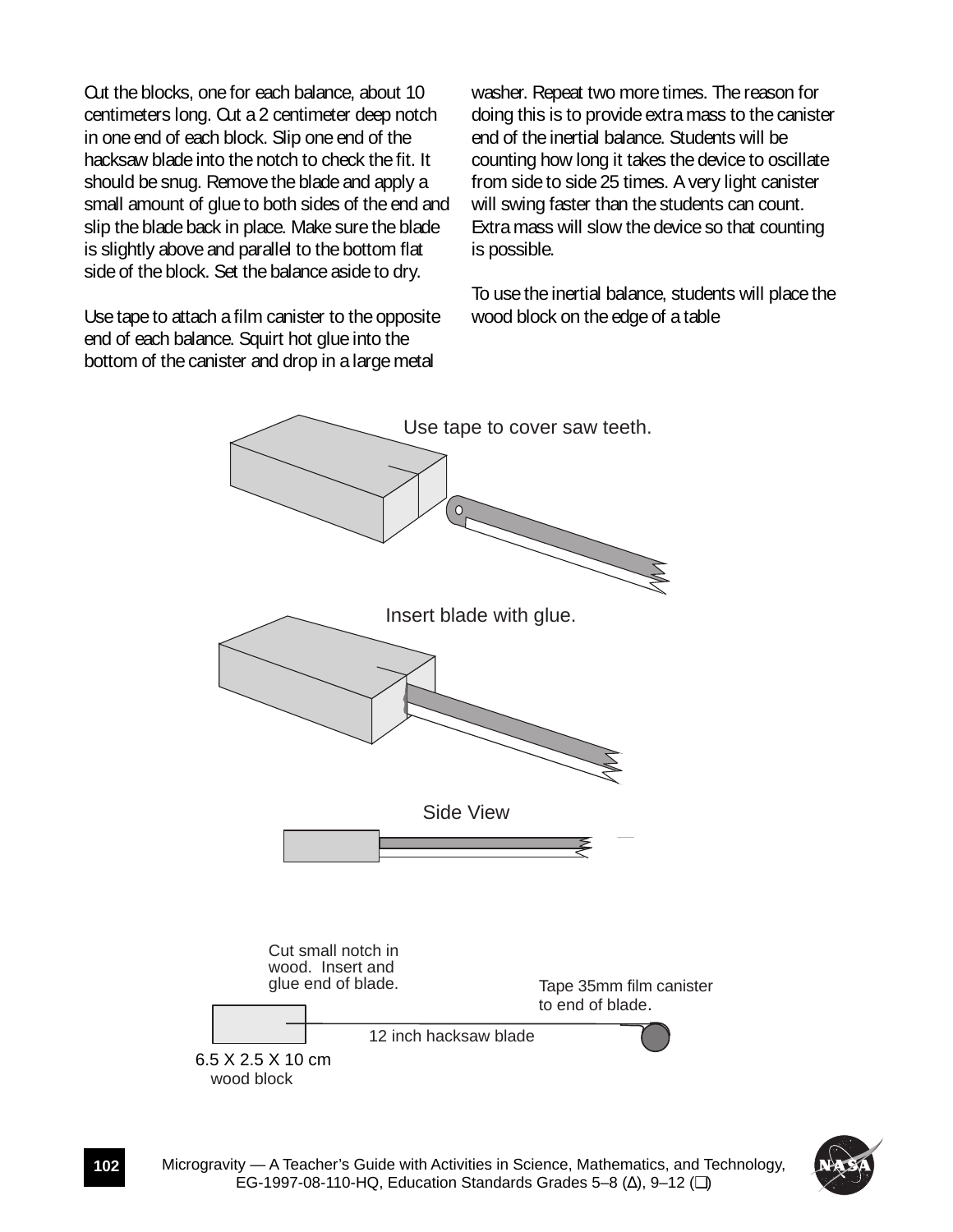so the hacksaw and canister stick over the edge. The balance can be anchored with a clamp or just pressed to the tabletop by one student in the team. An object of unknown mass is placed in the canister and the students determine its mass by deflecting the blade so it swings from side to side. Unknown masses can be such things as nuts and bolts, washers, and pebbles. The tissue paper called for in the instructions anchors the unknown object in the canister so it will not slosh around and throw off the accuracy.

The first step for students is to calibrate the balance. This is done with a standard mass such as a penny. The length of time the balance takes to oscillate 25 times is measured for zero through 10 pennies. The results are plotted on a graph When an unknown mass is placed in the canister, its time will be measured. By referring to the graph, students will be able to determine the unknown object's mass by seeing where it falls on the graph. The mass will be given in units of pennies. If desired, the balance can be calibrated in grams by measuring the pennies on a metric beam balance.

Save the student reader for use after the activity.

### **Assessment:**

Collect calibration graphs and data sheets.

### **Extensions:**

- 1. Construct and demonstrate inertia rods. The instructions follow. The materials list is found on the next page.
- A. Using a saw, cut the PVC tube in half. Smooth out the ends, and check to see that the caps fit the ends.
- B. Squeeze a generous amount of silicone rubber sealant into the end of one of the tubes. Slide the pipe into the tube. Using the dowel rod, push the pipe to the middle of the tube. Add sealant to the other end of the tube and insert



the second pipe. Position both pipes so they are touching each other and straddling the center of the tube.

Set the tube

aside to dry.

C. Squeeze sealant into the ends of the second tube. Push the remaining pipes into the ends of the tubes until the ends of the



pipes are flush with the tube ends. Be sure there is enough compound to cement the pipes in place. Set the tube aside to dry.

- D. When the sealant of both tubes is dry, check to see that the pipes are firmly cemented in place. If not, add additional sealant to complete the cementing. Weigh both rods. If one rod is lighter than the other, add small amounts of sealant to both ends of the lighter rod. Reweigh. Add more sealant if necessary.
- E. Spread some sealant on the inside of the PVC caps. Slide them onto the ends of the tubes to cement them in place.
- F. Use fine sandpaper to clean the rods.

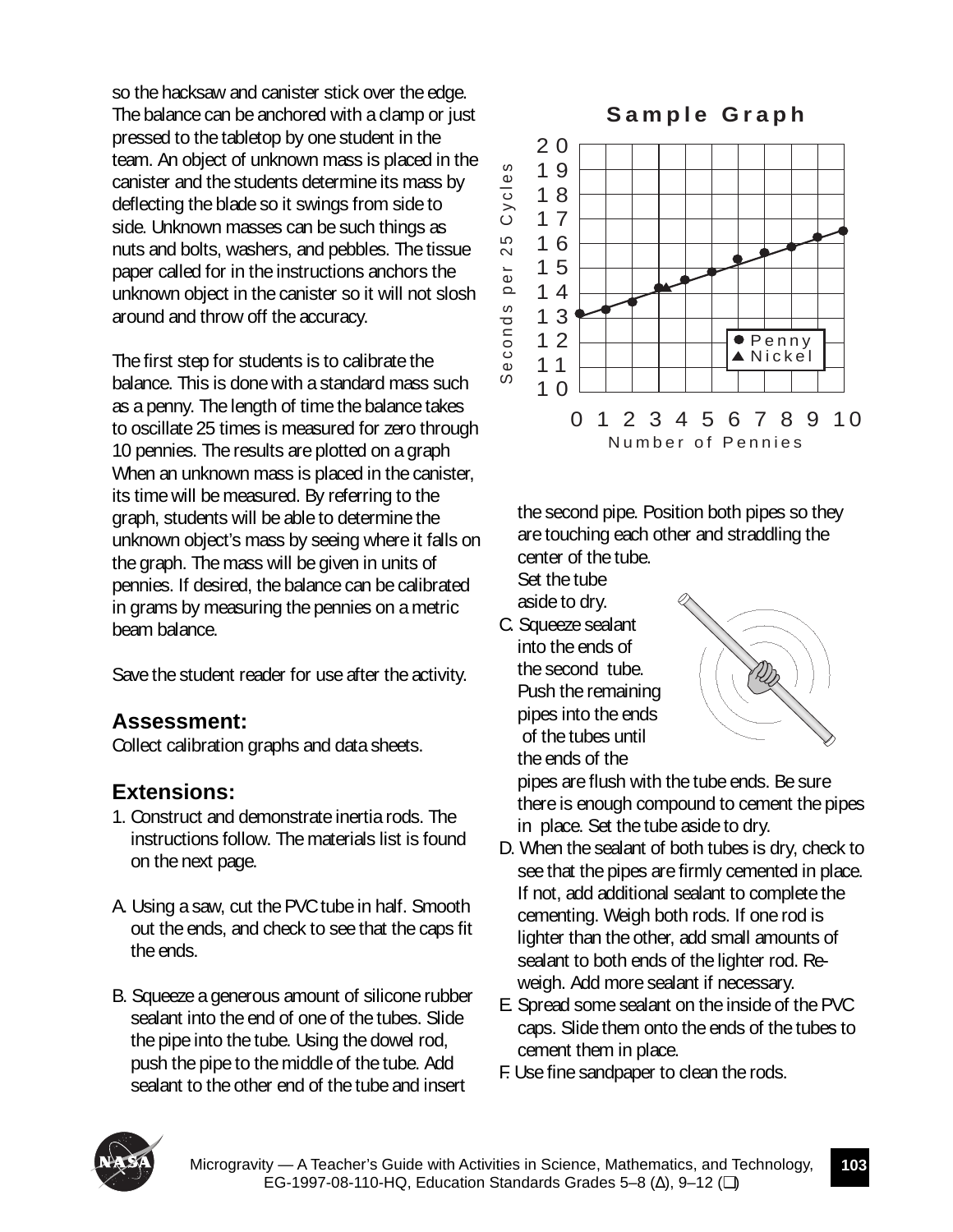

Demonstrate the rods by having a student pick up both of the rods from their upper ends and tell the class whether the rods feel the same. Then, the student grasps each rod by its middle, extends arms, and twists the rods side to side as rapidly as possible. One rod will be easy to twist and the other difficult. The effect is caused by the distribution of the mass in each rod. Because the ends of the rods move more rapidly than the middle during twisting, the student feels more

inertia in the rods with the masses at the ends than the rod with the masses in the middle. Relate this experience to the way the inertial balances operate.

- 2. Ask students to design an inertial balance that automatically counts oscillations.
- 3. Have students enter their calibration data into a graphing calculator and use the calculator to determine unknown masses when new measurement results are entered.

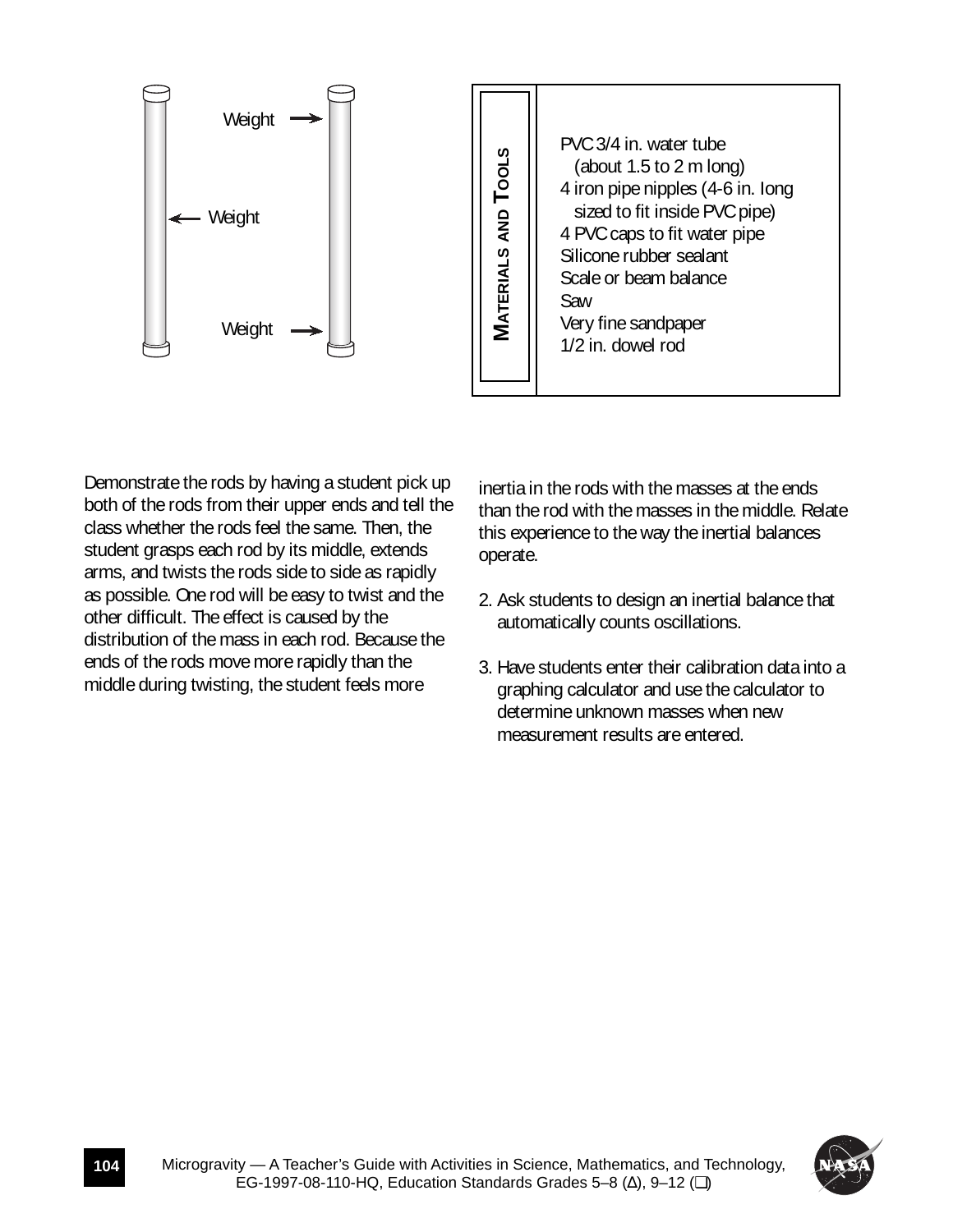

The microgravity environment of an orbiting Space Shuttle or space station presents many research problems for scientists. One of these problems is measurement of mass. On Earth, mass measurement is simple. Samples, such as a crystal, or subjects, such as a laboratory animal, are measured on a scale or beam balance. In a scale, springs are compressed by the object being measured. The amount of compression tells what the object's weight is. (On Earth, weight is related to mass. Heavier objects have greater mass.) Beam balances, like a seesaw, measure an unknown mass by comparison to known masses. With both these devices, the force produced by Earth's gravitational attraction enables them to function.

In microgravity, scales and beam balances don't work. Setting a sample on the pan of a scale will not cause the scal.e springs to compress. Placing a subject on one side of a beam balance will not affect the other side. This causes problems

tried to push anything that is heavy, you know about inertia. Imagine trying to push a truck. You will quickly realize that the amount of inertia or resistance to acceleration an object has is directly proportional to the object's mass. The more mass, the more inertia. By directly measuring an object's inertia in microgravity, you are indirectly measuring its mass.

The device employed to measure inertia and, thereby, mass is the inertial balance. It is a spring device that vibrates the subject or sample being measured. The object to be measured is placed in the sample tray or seat and anchored. The frequency of the vibration will vary with the mass of the object and the stiffness of the spring (in this activity, the hacksaw blade). An object with greater mass will vibrate more slowly than an object with less mass. The time needed to complete a given number of cycles is measured, and the mass of the object is calculated.

for researchers. For example, a life science study on the nutrition of astronauts in orbit may require daily monitoring of an astronaut's mass. In materials science research, it may be necessary to determine how the mass of a growing crystal changes daily. How can mass be measured without gravity's effects?

Mass can be measured in microgravity by employing inertia. Inertia is the property of matter that causes it to resist acceleration. If you have ever



Payload Commander Dr. Rhea Seddon is shown using the Body Mass Measurement Device during the Spacelab Life Sciences 2 mission. The device uses the property of inertia to determine mass.



Microgravity — A Teacher's Guide with Activities in Science, Mathematics, and Technology, EG-1997-08-110-HQ, Education Standards Grades 5–8 (∆), 9–12 (❏)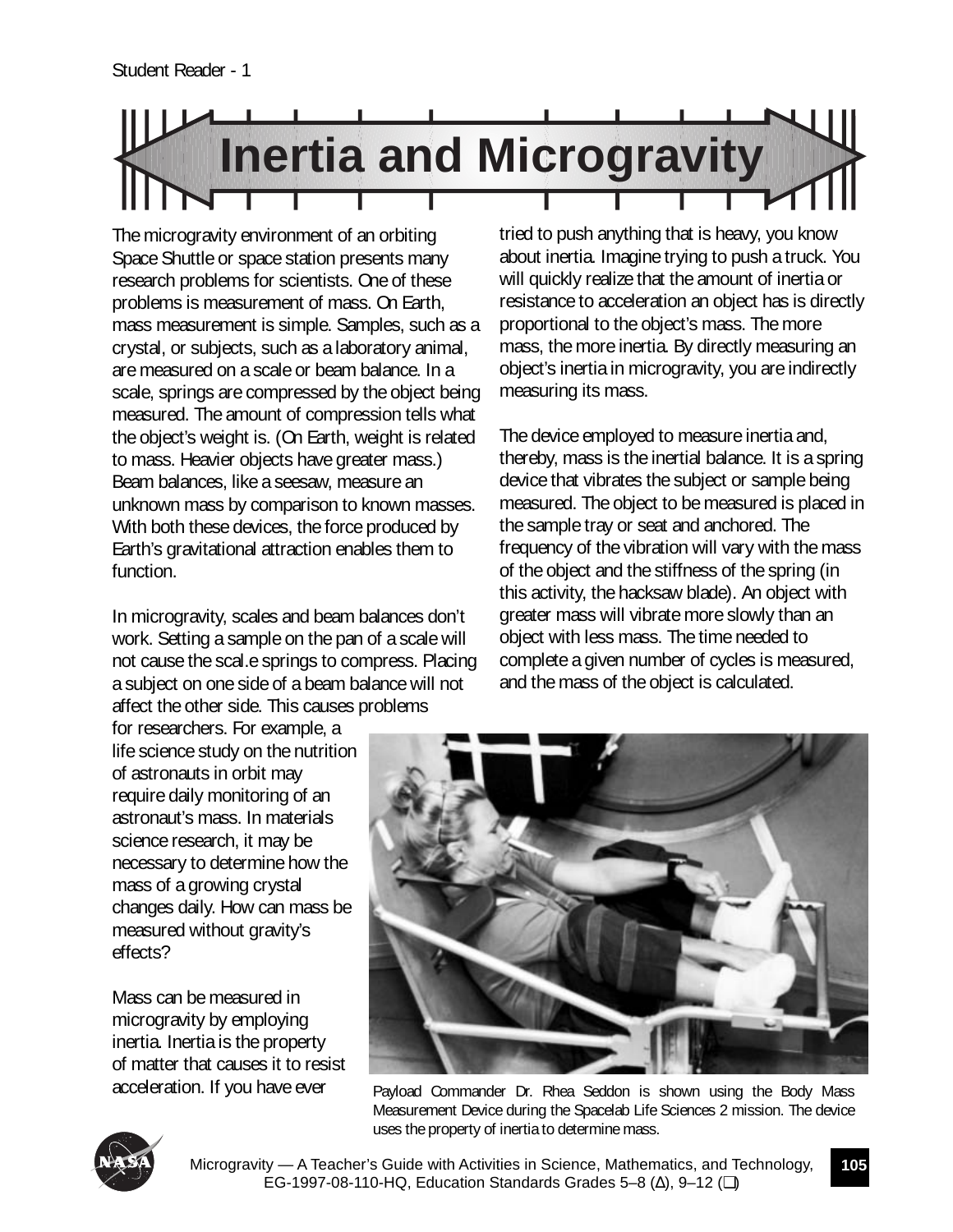# **Measuring Mass With Inertia**

### **Calibrating the Inertial Balance:**

- 1. Clamp the inertial balance to the table so the spring (saw blade) and sample bucket extends over the edge of the table.
- 2. Pick one member of your team to be the timekeeper, another to record data, and another to count cycles. Refer to the box to the right for details on how to perform each task.
- 3. Begin calibration by inserting a wad of tissue paper in the bucket and deflecting the spring. Release the bucket and start counting cycles. When the time for 25 cycles is completed, enter the number in the data chart and plot the point on the graph for zero pennies. To improve accuracy, repeat the measurements several times and average the results.
- 4. Insert 1 penny into the bucket next to the tissue paper wad and measure the time it takes for 25 cycles. Record the data as 1 penny.
- 5. Repeat the procedure for 2 through 10 pennies and record the data.

**Counter:** Pull the sample bucket a few centimeters to one side and release it. At the moment of release, say "Now" and begin counting cycles. A cycle is completed when the sample bucket starts on one side, swings across to the other and then returns to its starting point. When 25 cycles are complete, say "Stop."

**Timer:** Time the number of cycles being counted to the nearest tenth of a second. Start timing when the counter says "Now" and stop when the counter says "Stop."

**Recorder:** Record the time for 25 cycles as provided to you by the timer. There will be 11 measurements. Plot the measurements on the graph and draw a line connecting the points.

6. Draw a line that goes through or close to all points on the graph. Your inertial balance is calibrated.

### **Using the Inertial Balance:**

- 1. Place an unknown object in the inertial balance bucket. Remember to use the same tissue paper for stuffing. Measure the time for 25 cycles. And record your answer.
- 2. Starting on the left side of the graph, find the number of seconds you measured in step 1. Slide straight over to the right until you reach the graph line you drew in the previous activity. From this intersection point, go straight down to the penny line. This will tell you the mass of the unknown object in penny weights.



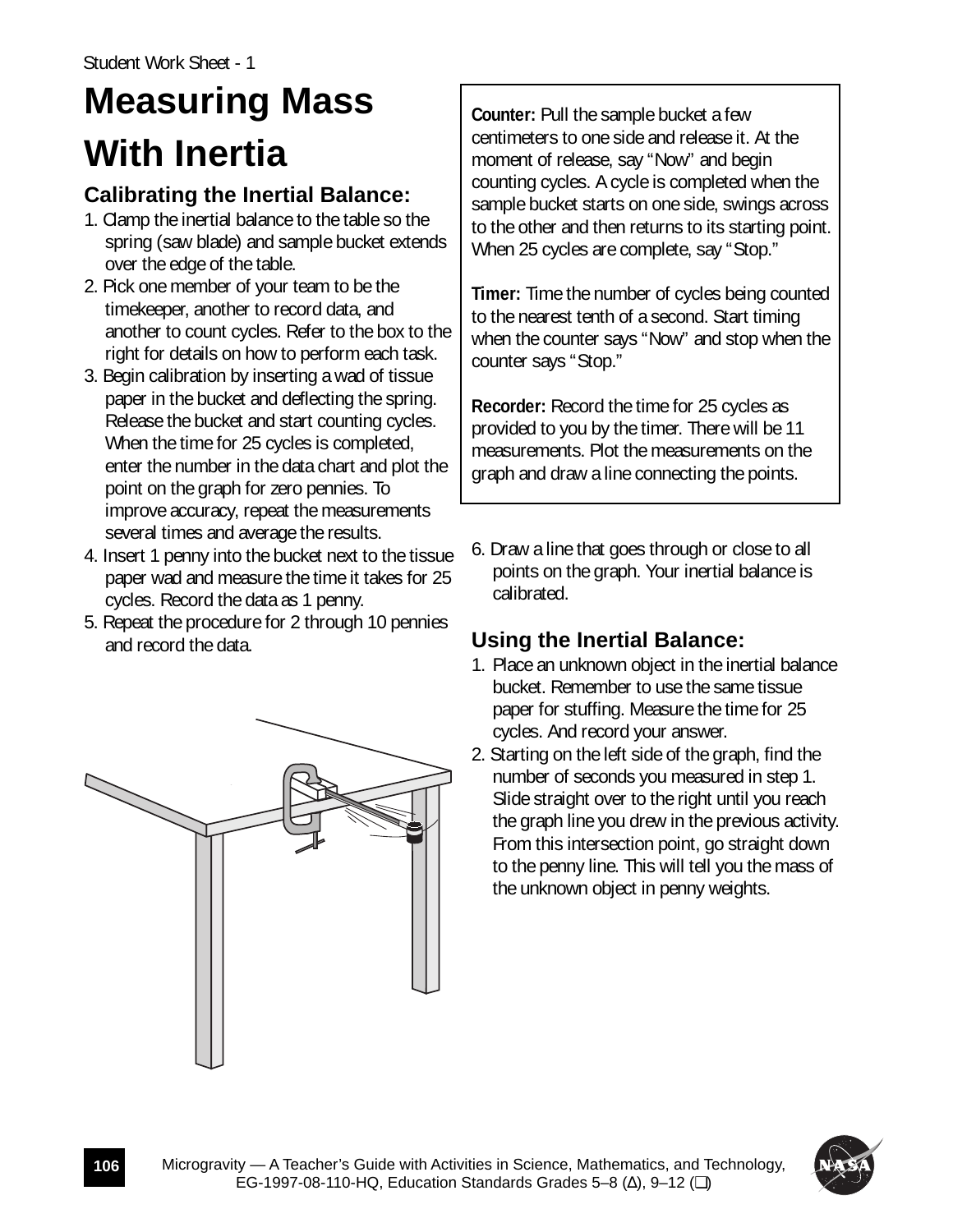# **Measuring Mass With Inertia**

**Measurement Team:**



# **Calibration Graph**

Mass: \_\_\_\_\_\_\_\_\_\_\_\_\_\_\_\_\_\_\_\_\_\_\_\_\_\_\_\_\_\_ pw